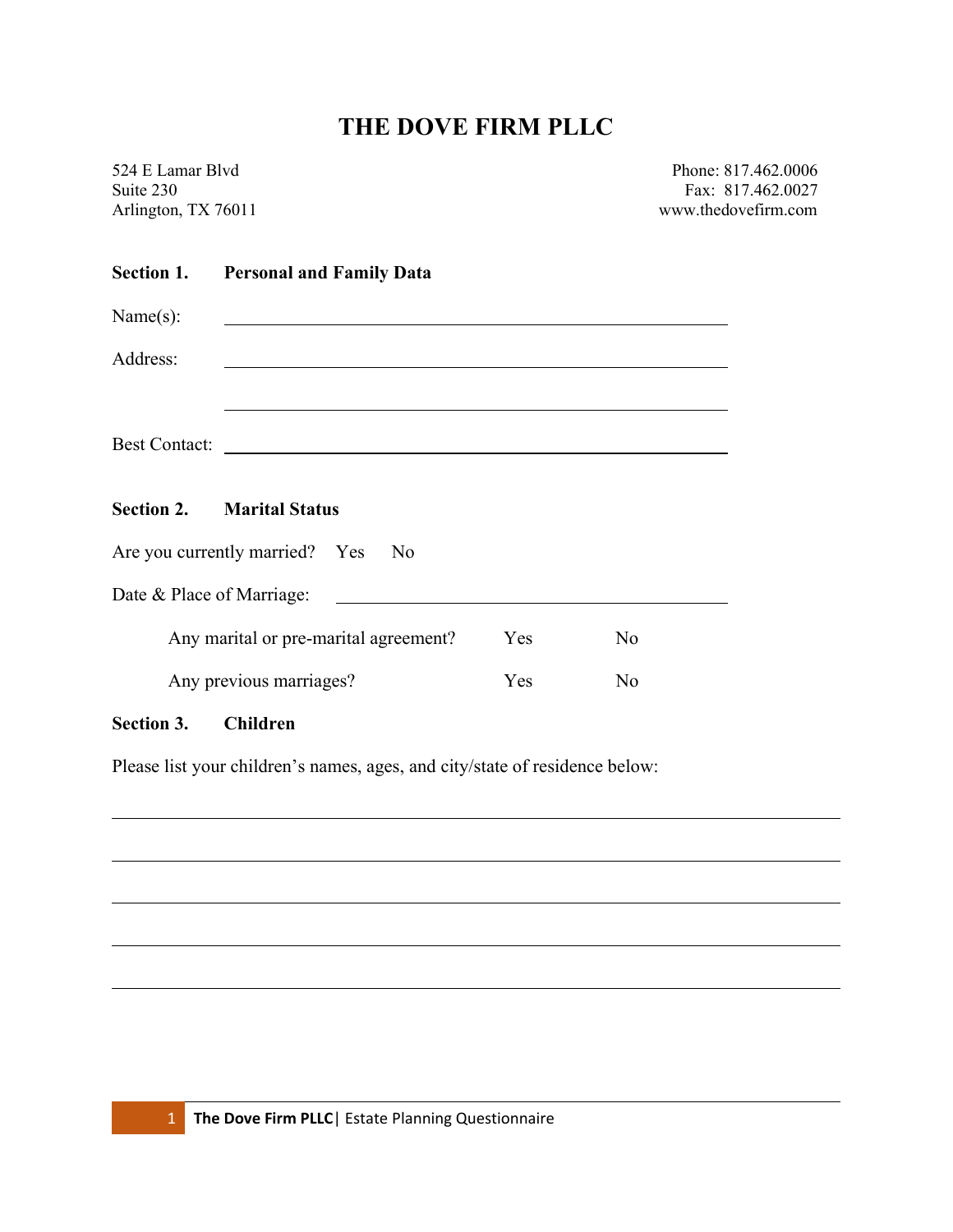#### Section 4. Current Instruments in Place.

Do you currently have any of the following:

| Wills                                                   |
|---------------------------------------------------------|
| Powers of Attorney                                      |
| Beneficiary Designations (on bank accounts, IRAs, etc.) |
| <b>Trusts</b>                                           |
| <b>Other Estate Planning Documents</b>                  |

Please provide copies of any which are available.

## Section 5. Distribution of Assets.

Generally, how do you want your estate to be distributed?

Your wills may establish basic trusts for any minor children, grandchildren or others who may inherit under your will. At what age do you wish for these trusts to terminate and distribute the assets outright to the children?

| Do you currently own any property in another state? |            | Where? |  |
|-----------------------------------------------------|------------|--------|--|
| Do you own a business?                              | What type? |        |  |

2 The Dove Firm PLLC | Estate Planning Questionnaire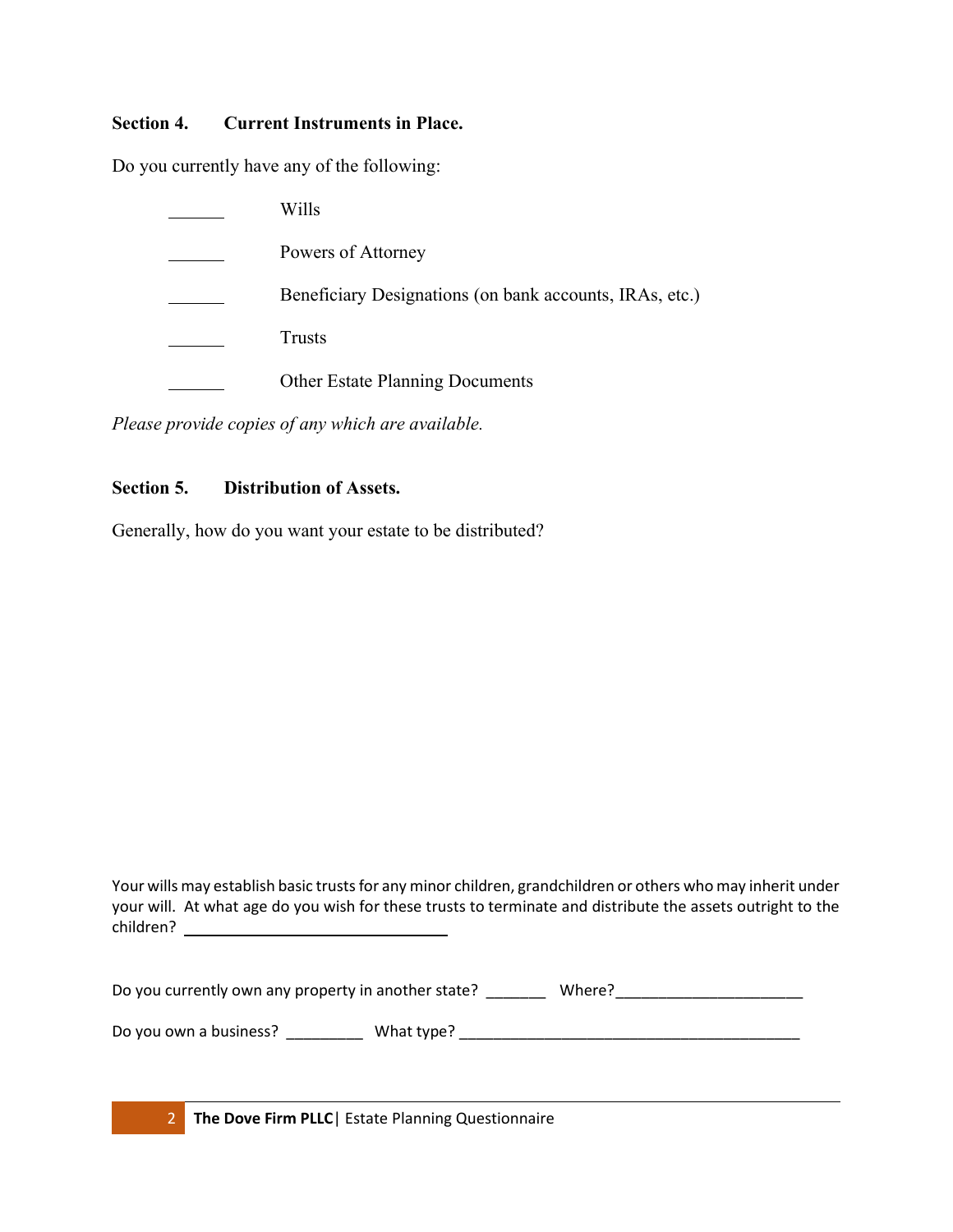## Section 6. Fiduciaries.

Please include address and phone numbers for your medical and financial powers of attorneys.

Who do you want to act as your:

| Executor:                            |                                                                                                                                                                                                                                      |
|--------------------------------------|--------------------------------------------------------------------------------------------------------------------------------------------------------------------------------------------------------------------------------------|
| $1st$ alternate:                     | <u> 1980 - Johann Barn, mars ann an t-Amhain Aonaichte ann an t-Amhain Aonaichte ann an t-Amhain Aonaichte ann an</u>                                                                                                                |
| $2nd$ alternate:                     | <u> 1989 - Johann Stoff, deutscher Stoffen und der Stoffen und der Stoffen und der Stoffen und der Stoffen und der</u>                                                                                                               |
|                                      |                                                                                                                                                                                                                                      |
| Trustee:<br>(if needed)              |                                                                                                                                                                                                                                      |
| $1st$ alternate:                     | <u> 1989 - Johann Barbara, martin amerikan basal dan berasal dalam basal dalam basal dalam basal dalam basal dala</u>                                                                                                                |
| $2nd$ alternate:                     |                                                                                                                                                                                                                                      |
|                                      |                                                                                                                                                                                                                                      |
| Guardian for                         |                                                                                                                                                                                                                                      |
| (if needed)                          | minor children:                                                                                                                                                                                                                      |
| 1 <sup>st</sup> alternate:           | <u>and the contract of the contract of the contract of the contract of the contract of the contract of the contract of</u>                                                                                                           |
| $2nd$ alternate:                     | <u> 1980 - Johann Barn, mars ann an t-Amhain Aonaich an t-Aonaich an t-Aonaich ann an t-Aonaich ann an t-Aonaich</u>                                                                                                                 |
| <b>Financial Power</b>               |                                                                                                                                                                                                                                      |
| of Attorney:                         | <u>and the state of the state of the state of the state of the state of the state of the state of the state of the state of the state of the state of the state of the state of the state of the state of the state of the state</u> |
| $1st$ alternate:                     |                                                                                                                                                                                                                                      |
| $2nd$ alternate:                     |                                                                                                                                                                                                                                      |
|                                      |                                                                                                                                                                                                                                      |
| <b>Medical Power</b><br>of Attorney: |                                                                                                                                                                                                                                      |
| $1st$ alternate:                     |                                                                                                                                                                                                                                      |
| $2nd$ alternate:                     |                                                                                                                                                                                                                                      |